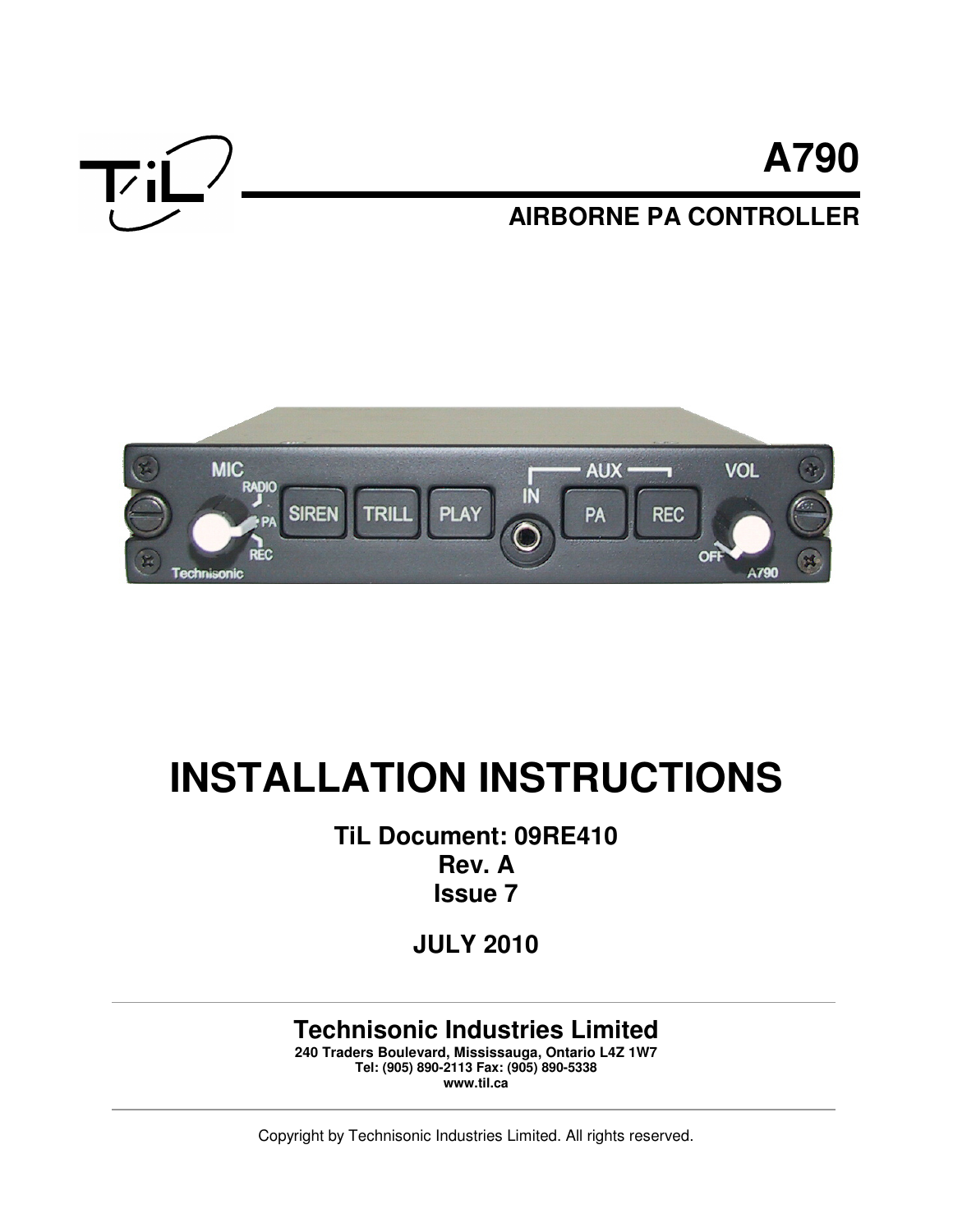| <b>REVISION HISTORY</b><br>[09RE410] |                                |                                                                                                                                                                                                |                            |           |  |  |
|--------------------------------------|--------------------------------|------------------------------------------------------------------------------------------------------------------------------------------------------------------------------------------------|----------------------------|-----------|--|--|
| <b>REV</b>                           | <b>SECTION</b><br>$-$ PAGE $-$ | <b>DESCRIPTION</b>                                                                                                                                                                             | <b>DATE</b>                | EDITED BY |  |  |
| N/C                                  | All                            | Original Document Release.                                                                                                                                                                     | Oct. 19, 2009              | <b>SM</b> |  |  |
| Issue 1                              | $N/A^*$<br>1                   | Corrected typo in Table of Contents in Table 1.<br>Added Section 1.3: Installation Kit Contents.                                                                                               | FM<br>Dec. 15, 2009        |           |  |  |
| A                                    | 6                              | Audio Output was listed as a single-ended output<br>at Pin 13 on the airframe connector. Corrected to<br>be a differential pair: "PA Audio Out +" on Pin 13<br>and "PA Audio Out -" on Pin 12. | Jul. 28, 2010              | <b>FM</b> |  |  |
|                                      | 4 & 6                          | All occurrences of Pin 12 as ground removed and<br>replaced with Pin 12 being "PA Audio Out -"<br>(including tables and diagrams).                                                             |                            |           |  |  |
|                                      | 4 & 6                          | All occurrences of Pin 13 as Audio Out removed<br>and replaced with Pin 13 being "PA Audio Out +"<br>(including tables and diagrams).                                                          |                            |           |  |  |
|                                      | ii.                            | Added "Edited By" column in Revision History<br>Page. Added Warranty Page.                                                                                                                     |                            |           |  |  |
| A Issue 1                            | $N/A^*$                        | Removed PA system from wiring diagram parts<br>list and added Configuration Instructions.                                                                                                      | Dec. 21, 2010              | <b>SM</b> |  |  |
| A Issue 2                            | 7 & 8                          | Figures 3 & 4: Standard and special wiring<br>diagrams were labeled incorrectly.                                                                                                               | <b>SM</b><br>Jan. 12, 2011 |           |  |  |
| A Issue 3                            | 1                              | Section 1.3: Changed mating connector to<br>Positronics tool free V lock assembly.                                                                                                             | Jan. 28, 2011              | <b>SM</b> |  |  |
| A Issue 4                            | 7 & 8                          | Figures 3 & 4: Removed duplicate Pin 12 from<br>ground, which appeared in Rev. A Issue 1.                                                                                                      | Oct. 03, 2011              | FM        |  |  |
| A Issue 5                            | 10                             | Section 3.3: Clarified description of "AMP TEST"<br>Feb. 06, 2012<br>Configuration Option.                                                                                                     |                            | AM        |  |  |
| A Issue 6                            | All                            | Separated information into sections for clarity.<br>Sep. 10, 2014<br>Created Sections 2, 3, 4, and Appendices.                                                                                 |                            | AM / AL   |  |  |
|                                      | Section 2                      | Clarified installation configurations. Expanded<br>signal descriptions.                                                                                                                        |                            |           |  |  |

\* *The items affected have since been removed or changed in recent revisions.*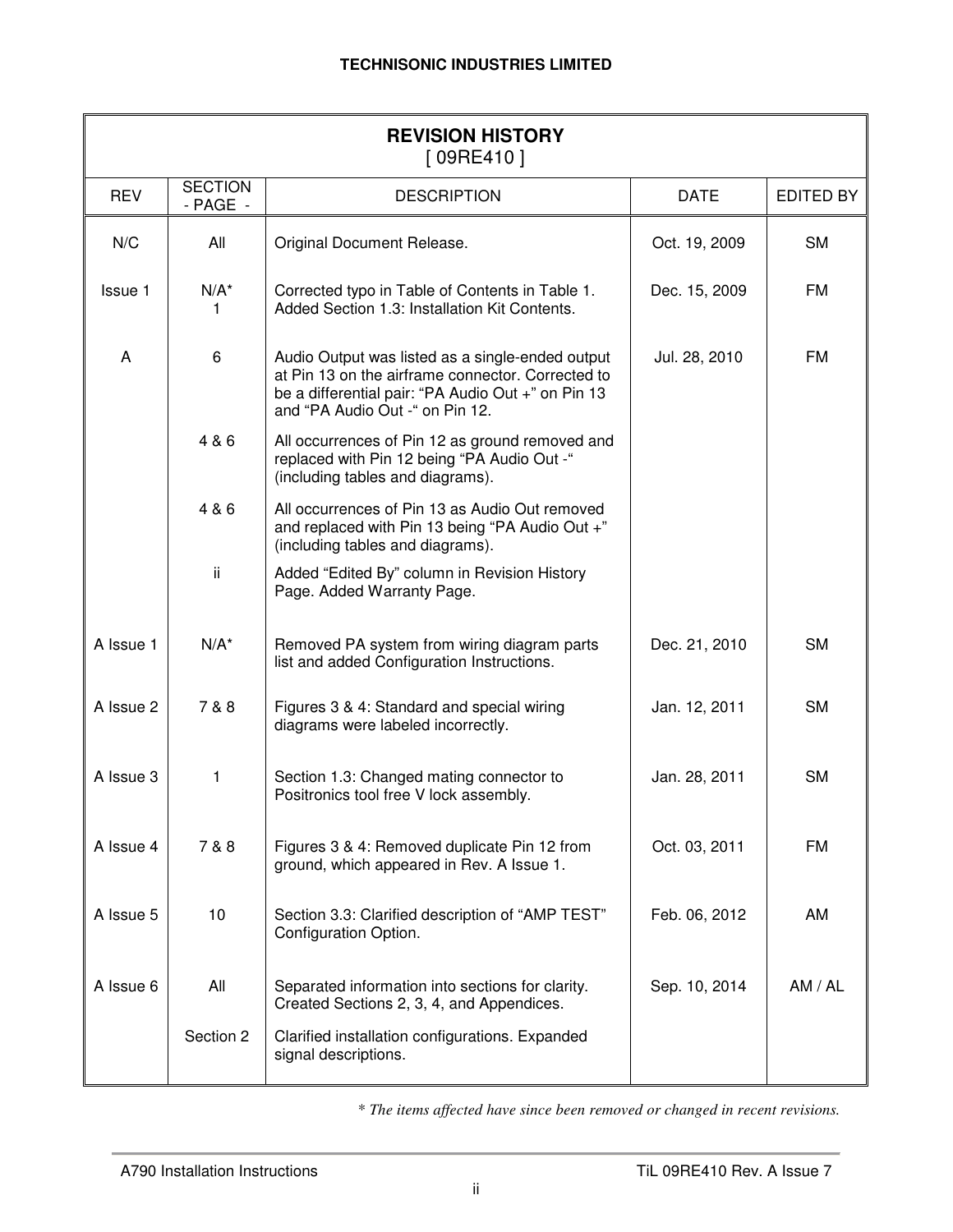| <b>REVISION HISTORY</b><br>[09RE410] |                                |                                                                                                       |               |           |  |  |
|--------------------------------------|--------------------------------|-------------------------------------------------------------------------------------------------------|---------------|-----------|--|--|
| <b>REV</b>                           | <b>SECTION</b><br>$-$ PAGE $-$ | <b>DESCRIPTION</b>                                                                                    | <b>DATE</b>   | EDITED BY |  |  |
| A Issue 6                            | Section 3                      | Expanded description of firmware configuration<br>mode operation.                                     | Oct. 07, 2014 | AM / AL   |  |  |
|                                      | Section 4                      | Expanded description of post-installation tests.                                                      |               |           |  |  |
|                                      | Appendices                     | Gathered table data into appendices for easier<br>reference.                                          |               |           |  |  |
|                                      | All                            | Re-formatted entire document to new standard.<br>Corrected spelling & grammar throughout<br>document. |               |           |  |  |
| A Issue 7                            | İ                              | Revised date to match the Revision / Issue update<br>format.                                          | Jun. 06, 2016 | <b>AL</b> |  |  |
|                                      |                                |                                                                                                       |               |           |  |  |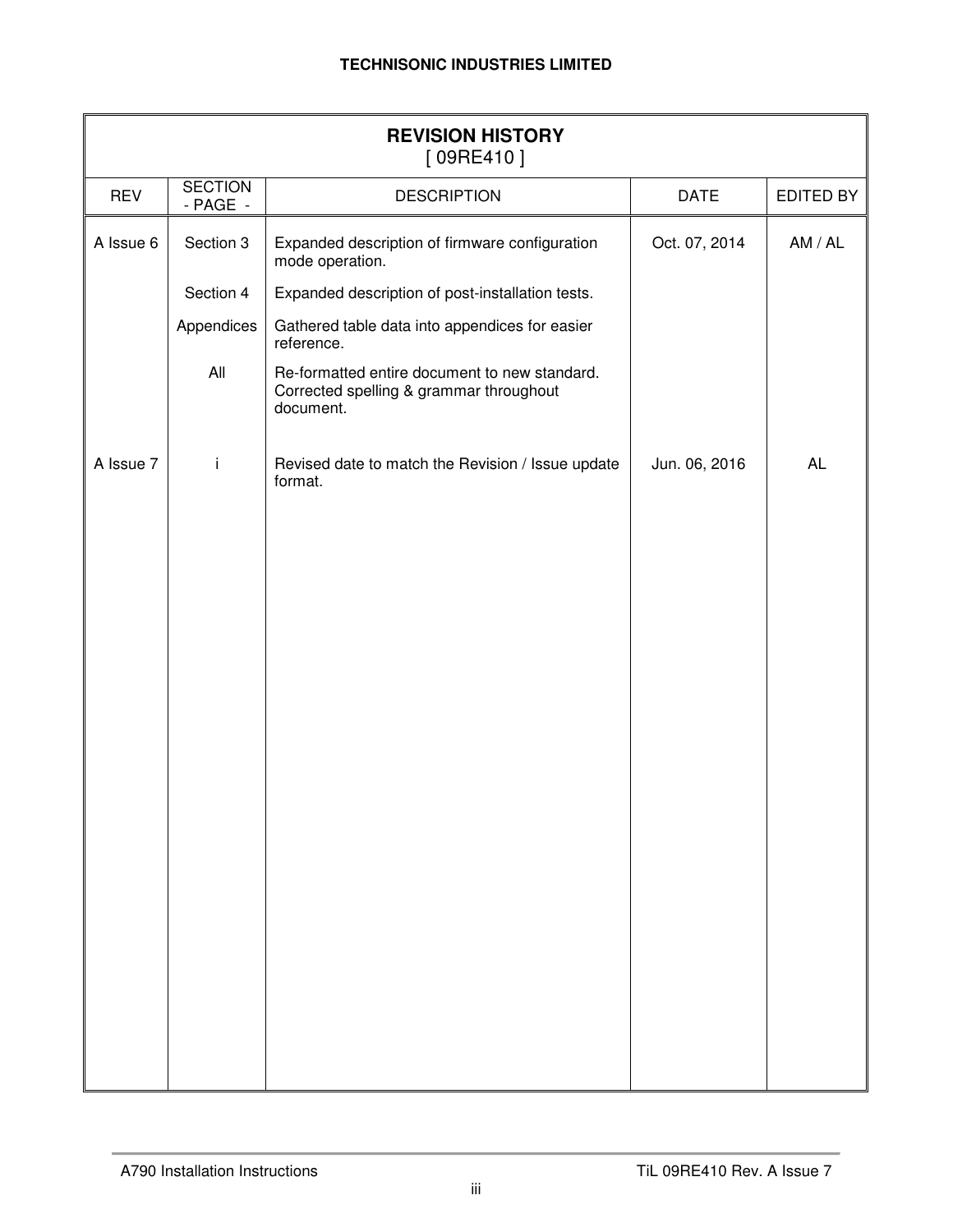## INFORMATION NOTES

#### **A790 Loud Hailer PA Controller, TiL #081250-1**

#### **ESD CAUTION**



This unit contains static sensitive devices. Wear a grounded wrist strap and/or conductive gloves when handling printed circuit boards.

#### **WARNING**

Changes or modifications not expressly approved by Technisonic Industries could void the user's authority to operate the equipment.

This manual is designed to provide information about the A790. Every effort has been made to make this manual as complete and accurate as possible.

#### **INSTALLATION APPROVAL NOTE**

Presently, no TSO standard exists for airborne FM transceivers. To make it easier for installation agencies to provide their customers with an approved installation supported by an effective Airworthiness Approval, Technisonic has secured Supplemental Type Certificate (STC) approval. The above referenced DO-160G test data is also on file and available from Technisonic to support approval requirements in airframes for which Technisonic does not possess an STC.

Approved aircraft types are listed in the attachments to the formal STC documents. These STCs are the exclusive property of Technisonic and require the written authority of Technisonic for their use. To assist Factory Authorized Technisonic Dealers in the certification process, we have placed copies of our Canadian and US STCs on our website along with a letter of authorization for their use. These documents may be downloaded and used as support for the technical submission to FAA or Transport Canada. Only authorized factory dealers/installers are permitted to download and make use of these documents on behalf of their customers (end users) in support of regulatory agency approval. Please refer to the Technisonic website www.til.ca for the latest issue of available STCs and letter of authorization for use.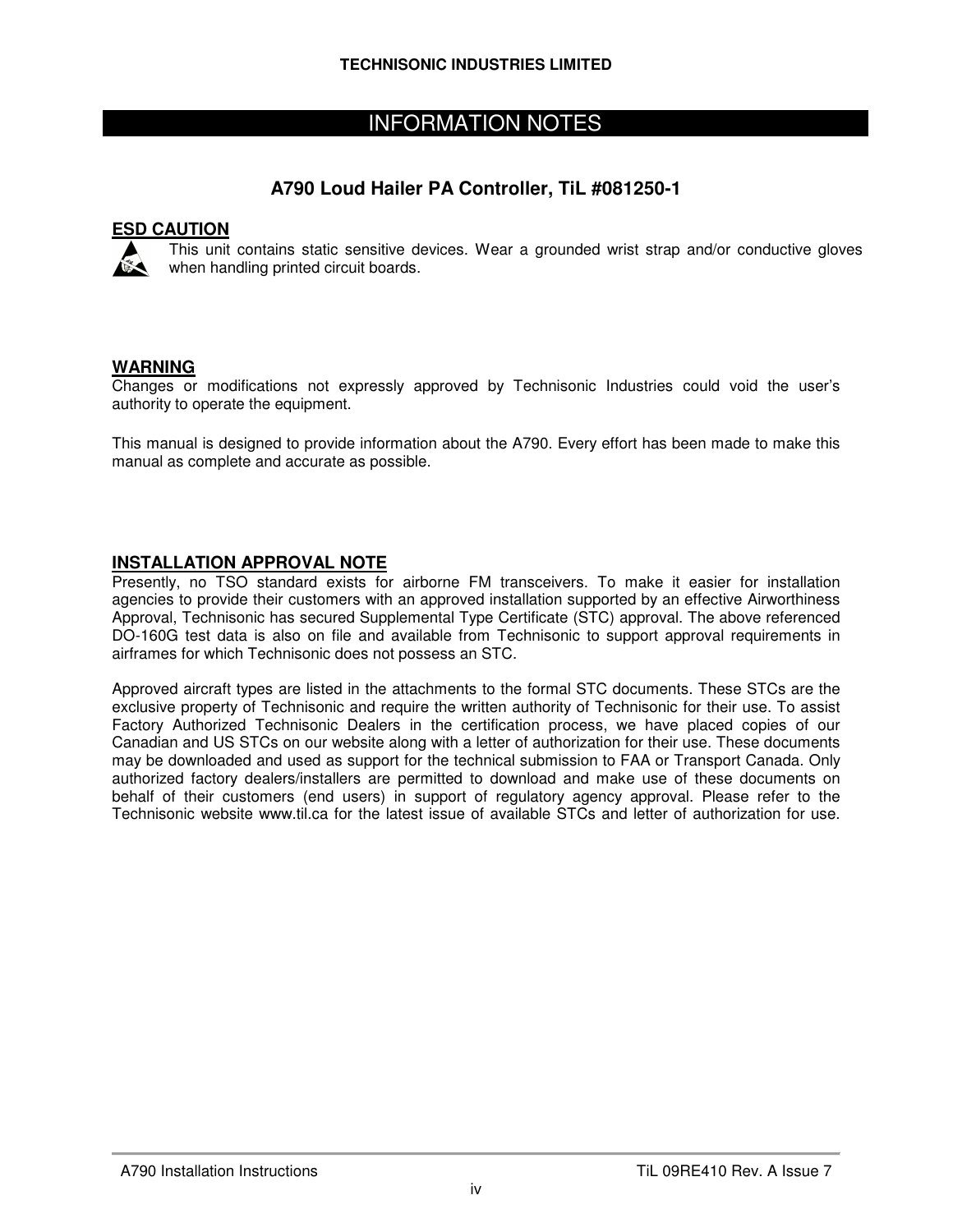# **TABLE OF CONTENTS**

#### SECTION

#### *Contract TITLE Contract of the Second* **Second**

#### **Example 19 PAGE**

| List of Tables . |  |
|------------------|--|

#### SECTION 1 INTRODUCTION

| 1.1 |  |
|-----|--|
| 1.2 |  |
| 1.3 |  |
|     |  |
|     |  |
|     |  |

#### SECTION 2 INSTALLATION

| 2.1    |  |
|--------|--|
| 211    |  |
| 2.1.2  |  |
| 2.1.3  |  |
| 2.1.4  |  |
| 2.1.5  |  |
| 2.1.6  |  |
| 2.1.7  |  |
| 2.1.8  |  |
| 2.1.9  |  |
| 2.1.10 |  |
| 2.1.11 |  |
| 2.1.12 |  |
| 2.1.13 |  |
| 2.1.14 |  |
| 2.2    |  |

#### SECTION 3 CONFIGURATION

| 3.1  |  |
|------|--|
| 3.2  |  |
| 3.3  |  |
| 3.4  |  |
| 3.5  |  |
| -3.6 |  |

#### SECTION 4 POST-INSTALLATION TESTS

| 4.3 |  |
|-----|--|

#### SECTION 5 APPENDICES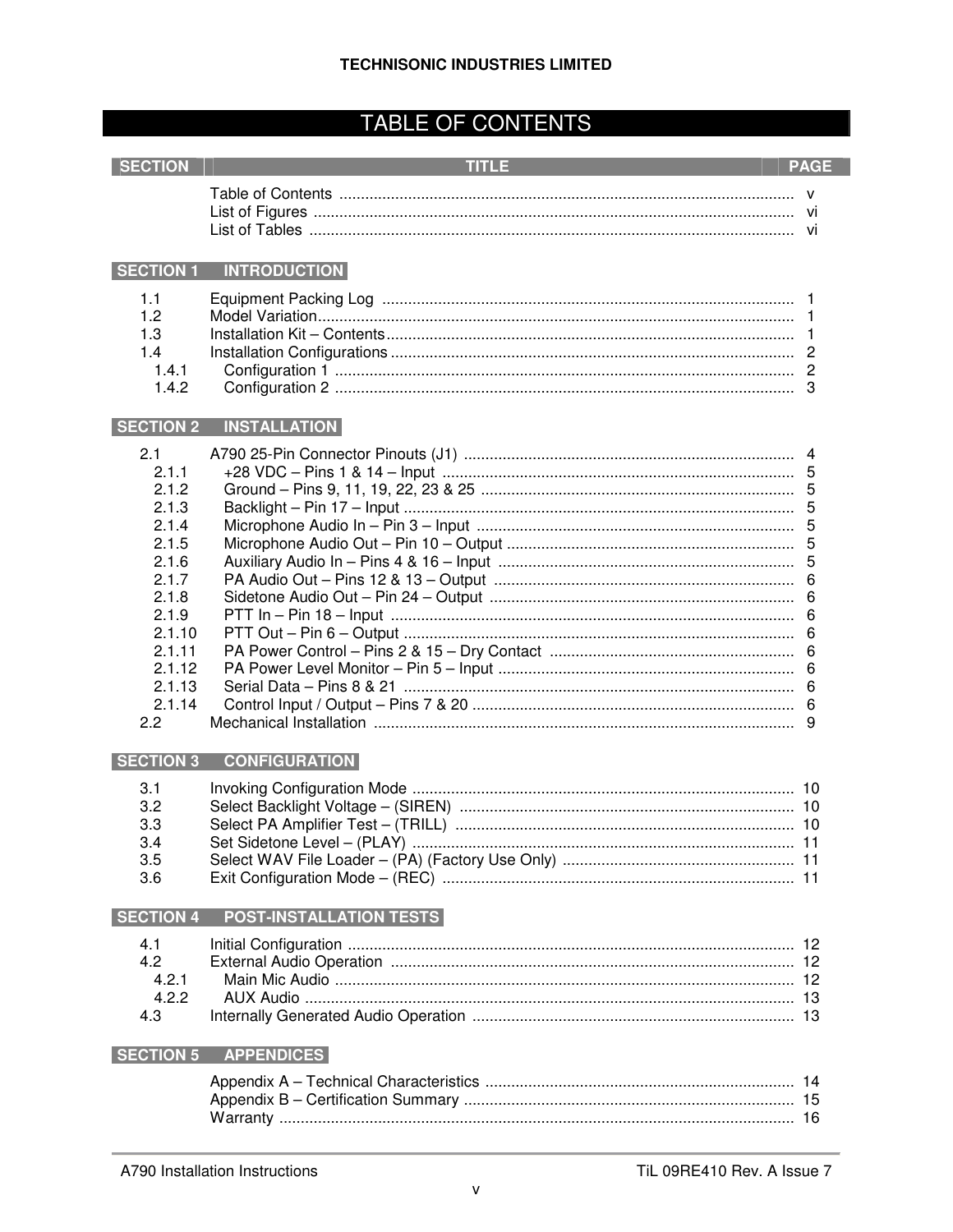# LIST OF FIGURES

| <b>FIGURE</b> | n in Let |  |
|---------------|----------|--|
|               |          |  |
|               |          |  |
| 3             |          |  |
|               |          |  |
| 5             |          |  |

# LIST OF TABLES

| TABLE | <b>THEFT</b> | PAGE |
|-------|--------------|------|
|       |              |      |
|       |              |      |
|       |              |      |
|       |              |      |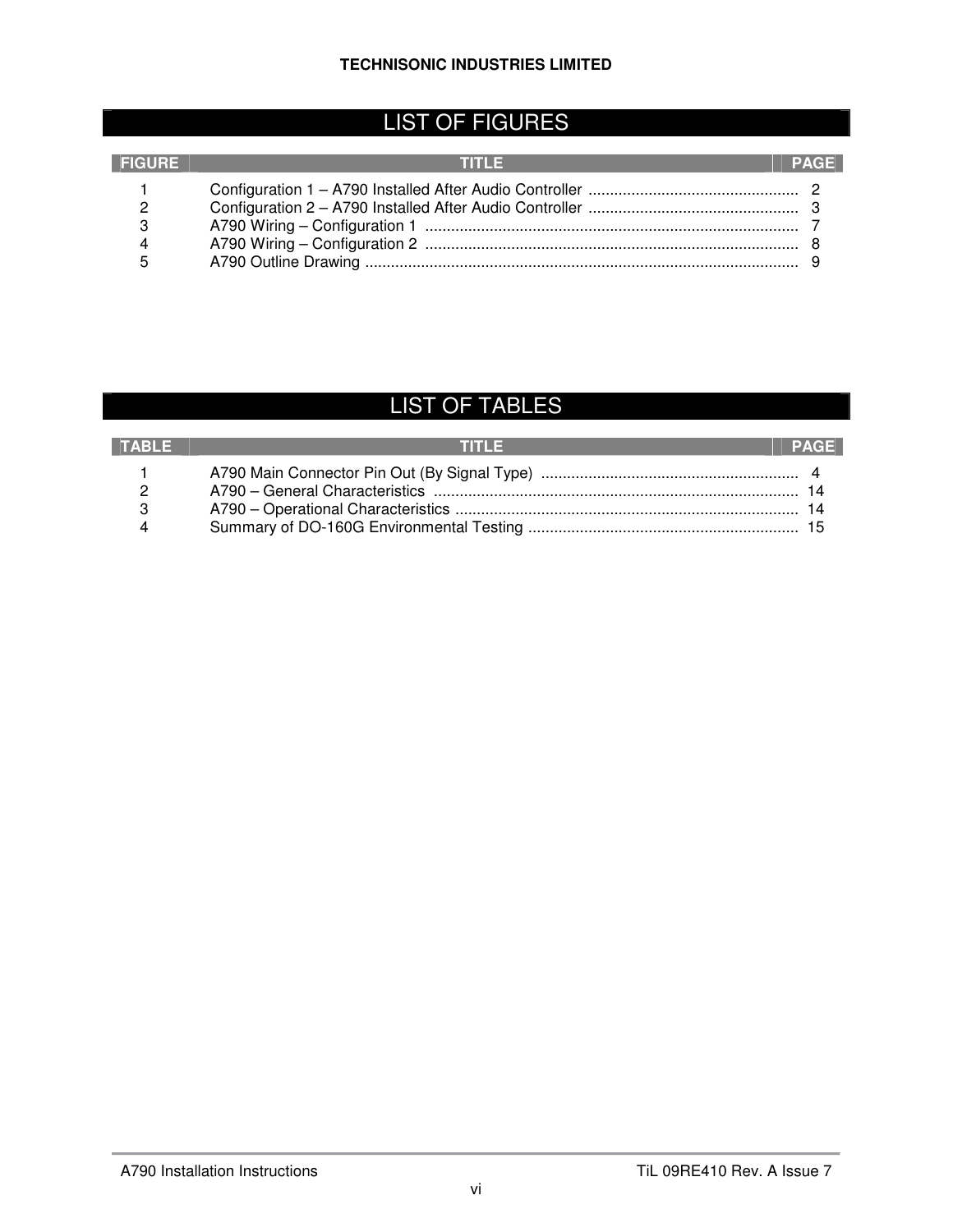## SECTION 1: INTRODUCTION

This section contains information and instructions for the correct installation of the A790 Loud Hailer PA Controller (Part Number 081250-1).

This document provides Installation Instructions for the A790 PA Controller only; it **does not** include product Operating Instructions. For Operating Instructions, please see Technisonic document 09RE409, which is shipped with the unit.

#### **!! CAUTION !!**

The A790 drives PA systems that can generate dangerously loud levels of audio. Do not operate in an enclosed space and ensure all personnel have adequate hearing protection when testing.

#### **1.1 EQUIPMENT PACKING LOG**

Unpack the equipment and check for any damage that may have occurred during transit. Save the original shipping container for returns due to damage or warranty claims. Check that each item on the packing slip has been shipped in the container. Verify that the equipment option configuration is the same as ordered.

#### **1.2 MODEL VARIATION**

There is only one version of the Model A790, P/N 081250-1. All units support both 5 and 28 volt DC backlighting and all are NVG compatible.

There are currently two options that can be selected when the unit is ordered; these select the audio input configuration for the AUX audio channel:

Option 1 – Configure AUX input for Music. Option 2 – Configure AUX input for Microphone.

The option is marked on an Option Label on the unit.

#### **1.3 INSTALLATION KIT** – **CONTENTS**

The A790 is shipped with an installation kit (P/N 099968-1), which consists of:

One (1) Positronics one hand, tool free, V-lock type 25 pin D connector (female) complete with crimp pins and hood.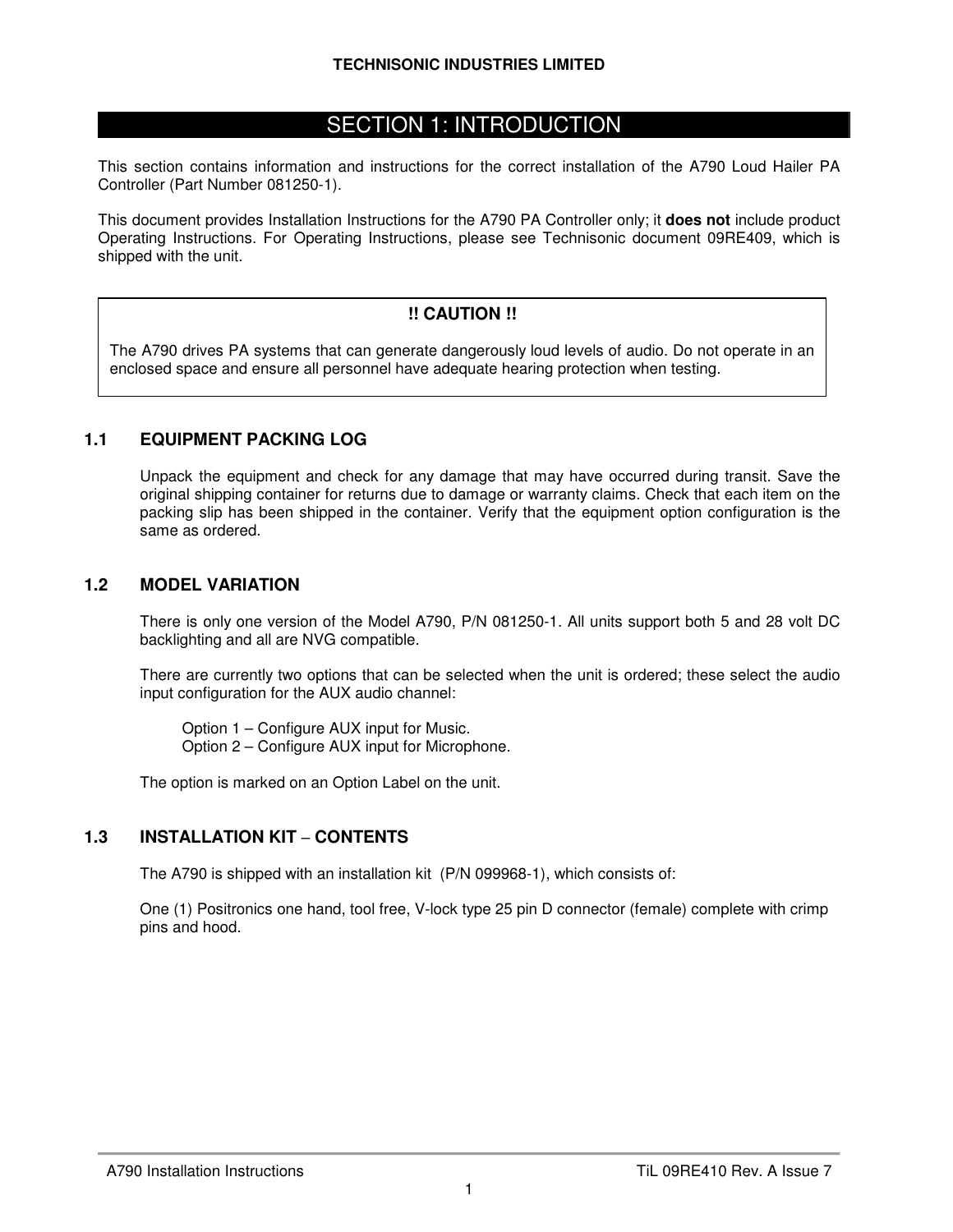#### **1.4 INSTALLATION CONFIGURATIONS**

The A790 can be installed in one of two configurations: as part of the standard audio controller network (Configuration 1) or separate from the rest of the system audio (Configuration 2).

#### **1.4.1 CONFIGURATION 1**

In this configuration, the A790 is connected to one of the COM positions on the aircraft audio panel. Any of the operators connected to the audio panel can use the PA system. This is the recommended configuration shown in Figure 1.



**Figure 1:** Configuration 1 – A790 Installed After Audio Controller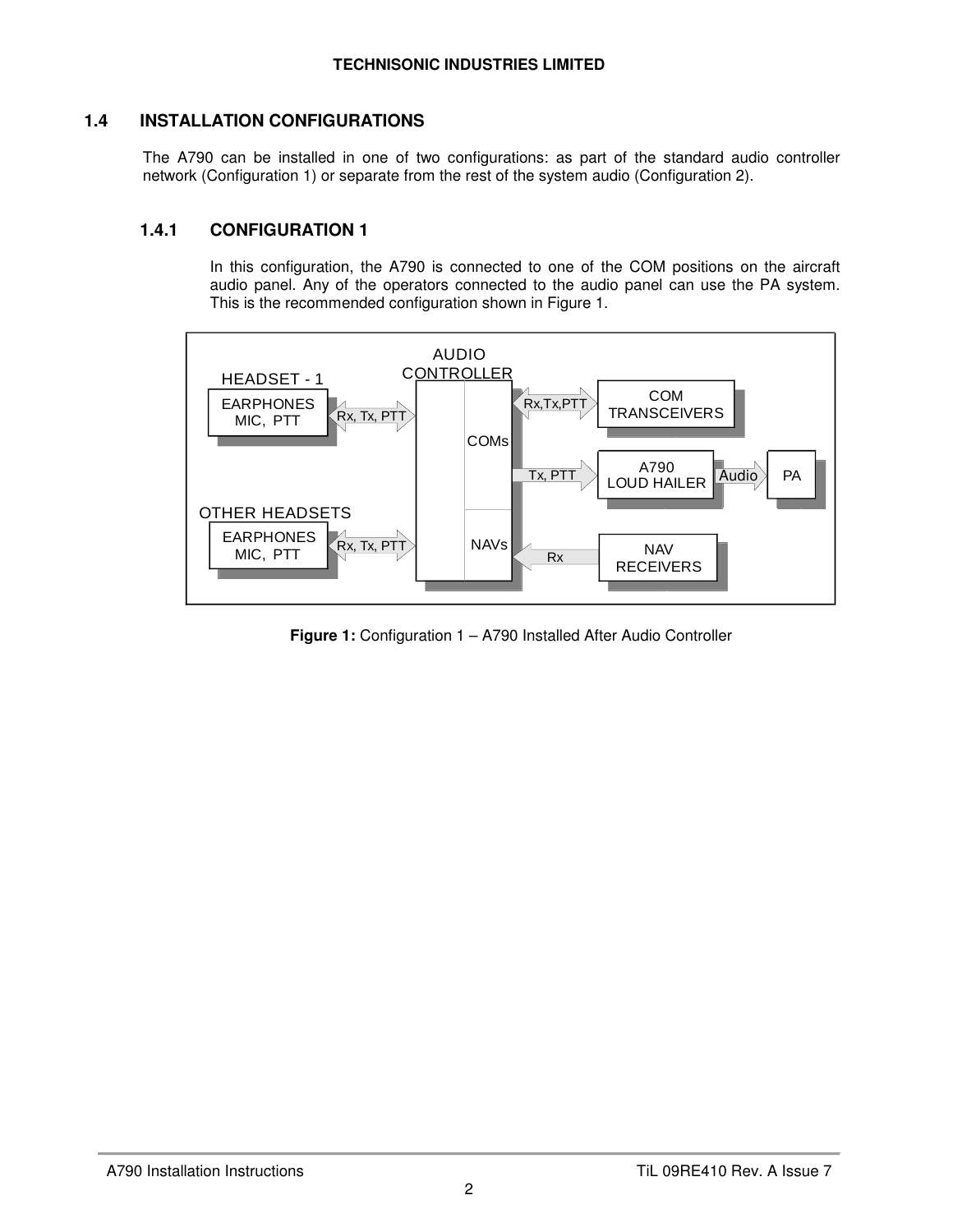#### **1.4.2 CONFIGURATION 2**

This type of installation is used only where there are no positions available on the audio panel. The operator's microphone and PTT are connected directly to the A790. Controls on the A790 allow the operator to select the PA or the aircraft audio panel. This is shown in Figure 2.

In Configuration 2, the audio panel is automatically selected in the case of a failure or power loss to the A790. Only one operator can be connected to the A790 in this configuration.



**Figure 2:** Configuration 2 – A790 Installed Before Audio Controller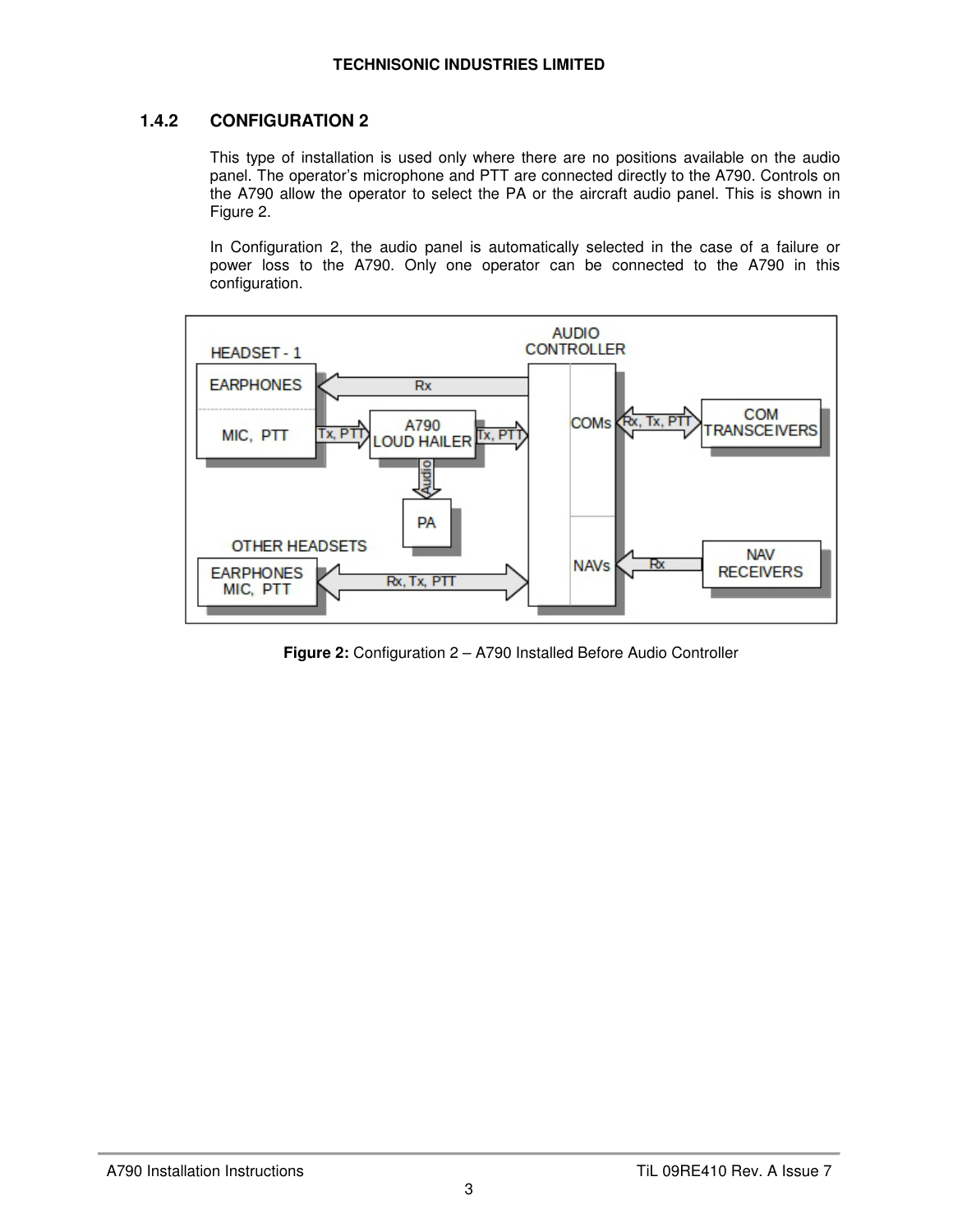# SECTION 2: INSTALLATION

This section describes both the wiring details and the requirements for physically mounting the A790 PA controller.

#### **2.1 A790 25-PIN CONNECTOR PINOUTS (J1)**

 Table 1 gives a summary of the 25-pin Main connector (J1) and the function of each pin. Detailed pin descriptions follow:

| Pin(s)     | <b>Type</b> | <b>Signal</b>               | $\mathsf{I}/\mathsf{O}$ | Level                                              | <b>Notes</b>                                                      |
|------------|-------------|-----------------------------|-------------------------|----------------------------------------------------|-------------------------------------------------------------------|
| 1, 14      | Power       | Main Power                  | Input                   | +28 VDC (24-32 VDC)                                |                                                                   |
| 9, 11, 19  | Ground      | Airframe Ground             |                         |                                                    |                                                                   |
| 22, 23, 25 |             |                             |                         |                                                    |                                                                   |
| 17         | Power       | <b>Backlight</b><br>Control | Input                   | 0-5 VDC (350uA max) or<br>0-28 VDC (3mA max)       | Airframe Lighting Bus                                             |
| 3          | Audio       | Mic In                      | Input                   | 400 mV <sub>PP</sub> max                           | Typical Electret type Mic Levels                                  |
| 10         | Audio       | Mic Out                     | Output                  | From Mic In - via Internal<br><b>Relay Contact</b> | Connected if F/P 'MIC' Switch =<br>'RADIO' or if POWER OFF/FAIL   |
| 4          | Audio       | Aux In R                    | Input                   | 400 mV <sub>PP</sub> max                           | 3.5 mm Connector 'Tip'                                            |
| 16         | Audio       | Aux In L                    | Input                   | 400 $mV_{PP}$ max                                  | 3.5 mm Connector 'Ring'                                           |
| 12         | Audio       | PA Audio Out -              | Output                  | 10 V <sub>PP</sub> max                             | Differential Drive out to PA                                      |
| 13         | Audio       | PA Audio Out<br>$\ddot{}$   | Output                  | 10 V <sub>PP</sub> max                             |                                                                   |
| 24         | Audio       | Sidetone                    | Output                  | 1 V <sub>PP</sub> max                              | Level Set by Configuration<br>Function                            |
| 18         | Control     | PTT In                      | Input                   | Floating / Ground                                  | Dry Contact to GND Only - DO<br>NOT TIE to ANY VOLTAGE            |
| 6          | Control     | PTT Out                     | Output                  | From PTT In - via Internal<br><b>Relay Contact</b> | Connected if F/P 'MIC' Switch =<br>'RADIO' or if POWER OFF / FAIL |
| 2 & 15     | Control     | <b>PA Power</b>             | Output                  | Contacts: $1A \ @ \ 30 \ VDC$                      | Dry Contact, Pins 2 & 15 close<br>on POWER ON                     |
| 5          | Control     | Power Monitor               | Input                   | 3.3 VDC max                                        | Use with PowerSonix Amp Only                                      |
| 8          | Data        | Serial Data                 | Input                   | <b>RS-232</b>                                      |                                                                   |
| 21         | Data        | Serial Data                 | Output                  | <b>RS-232</b>                                      | Factory Use Only                                                  |
| 7          | Reserved    | N/A                         | Output                  | N/A                                                |                                                                   |
| 20         | Reserved    | N/A                         | Input                   | N/A                                                | Not Implemented                                                   |

**Table 1:** A790 Main Connector Pin Out (By Signal Type)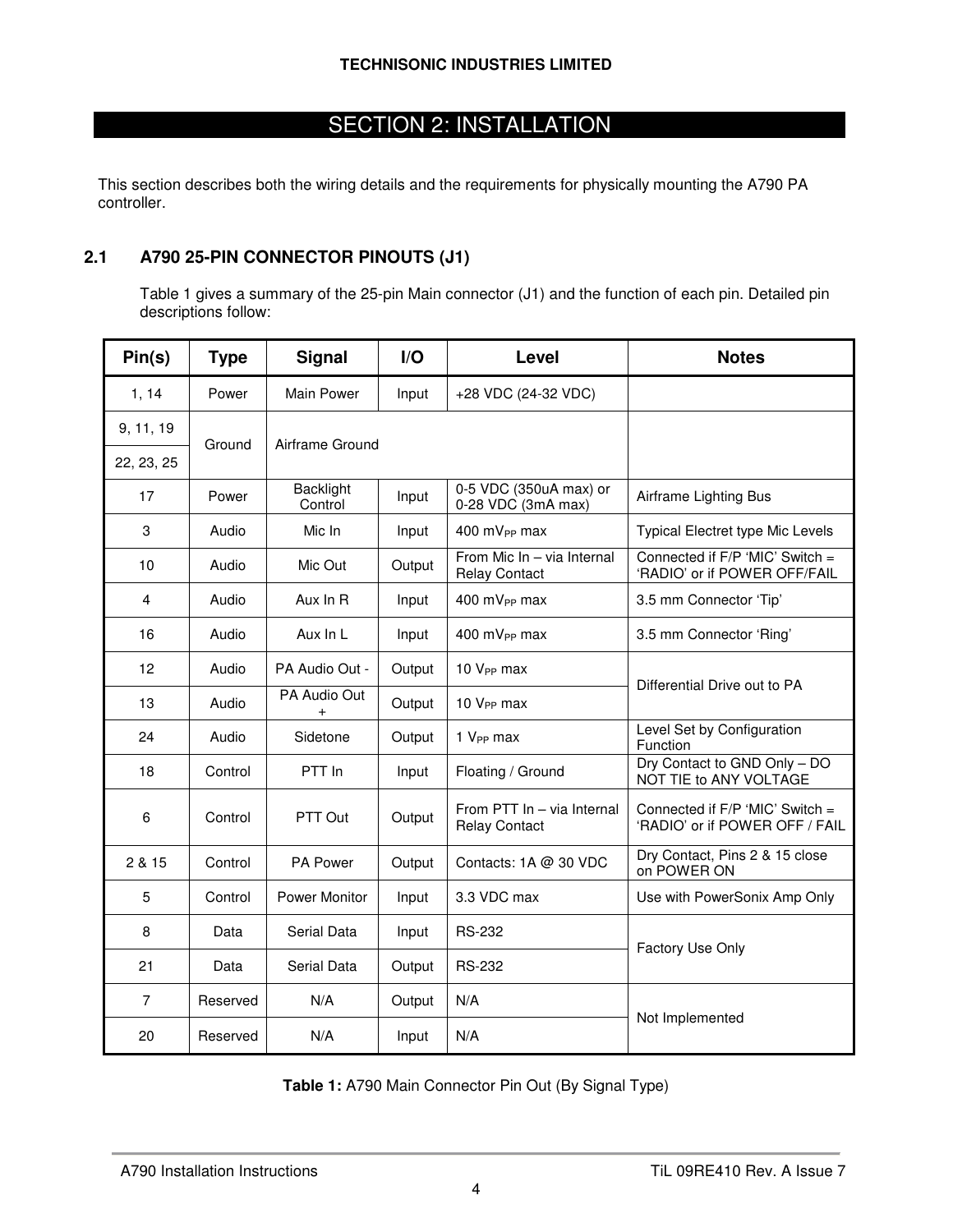#### **2.1.1 +28 VDC – PINS 1 & 14 – INPUT**

All Configurations: These are the main power pins to the A790. Both pins should be connected to +28 VDC.

#### **2.1.2 GROUND – PINS 9, 11, 19, 22, 23 & 25**

All Configurations: Connect to aircraft ground.

#### **2.1.3 BACKLIGHT – PIN 17 – INPUT**

All Configurations: Backlighting input. Backlight operation can be configured for 0-5 VDC or 0-28 VDC dimmer bus operation (selecting the wrong voltage will not result in damage).

#### **2.1.4 MICROPHONE AUDIO IN – PIN 3 – INPUT**

Configuration 1: This pin is connected to the mic signal output from the audio panel. Configuration 2: The operator's microphone audio is connected directly to this pin. Signal Level:  $400$  mV<sub>PP</sub> max.

#### **2.1.5 MICROPHONE AUDIO OUT – PIN 10 – OUTPUT**

Configuration 1: Leave unconnected. Configuration 2: This output is connected directly to the microphone input on the audio panel.

#### **2.1.6 AUXILIARY AUDIO IN – PINS 4 & 16 – INPUT**

These pins are internally connected in parallel to the 3.5 mm stereo aux input jack on the front of the A790 as follows:

 Pin 4 is connected to the 3.5 mm jack tip, which is the right channel. Pin 16 is connected to the 3.5 mm jack ring, which is the left channel.

This input channel is configured depending upon the order option as follows:

 Option 1: Set for music player audio levels in. Option 2: Set for microphone level audio in. Signal Level:  $400 \text{ mV}_{PP}$  max.

All installations: Optional – These inputs can be used as another audio source for the PA.

**NOTE:** Left and right channels are summed internally as the PA controller only supports mono operation; thus, for microphone operation, only one channel connection is required.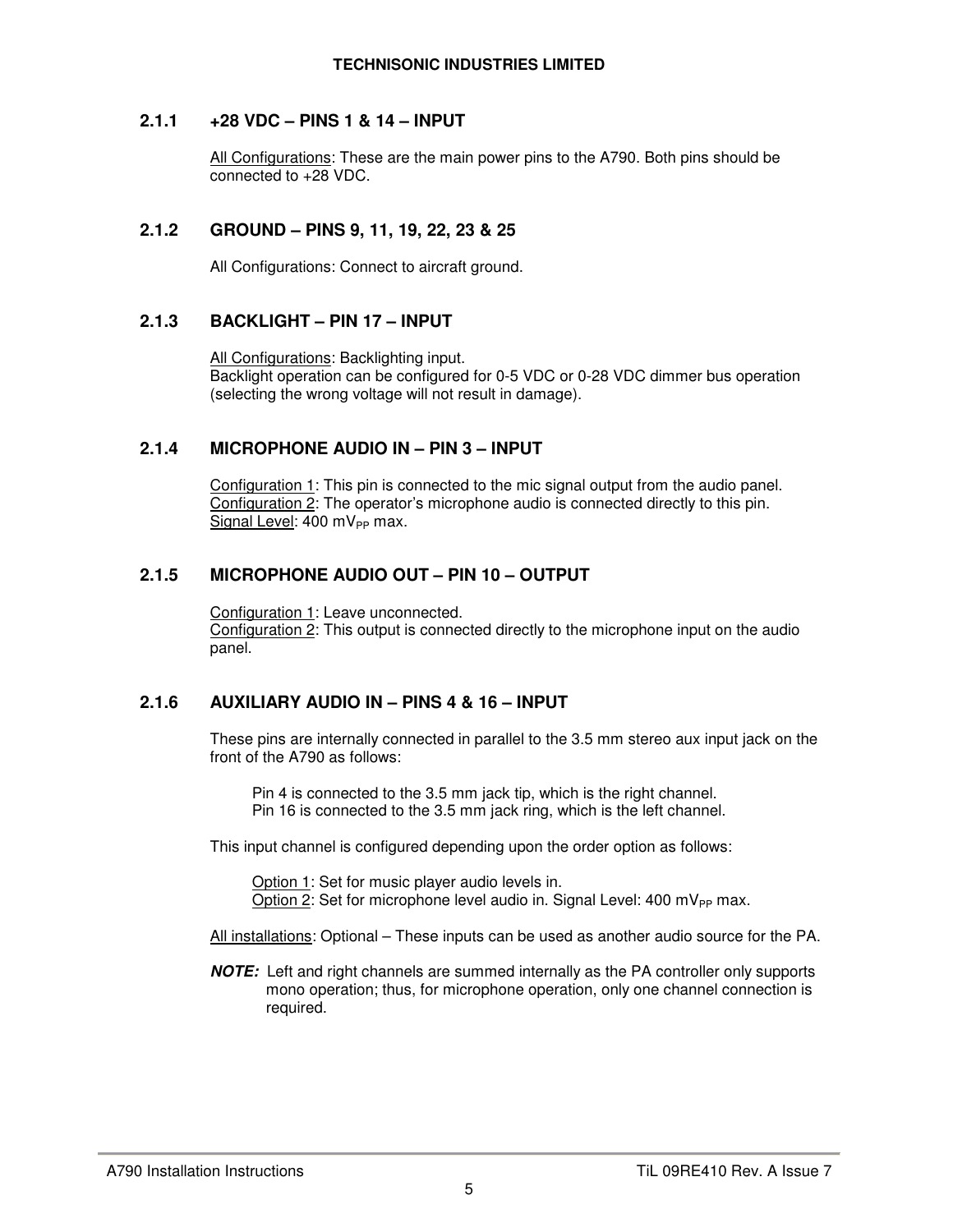#### **2.1.7 PA AUDIO OUT – PINS 12 & 13 – OUTPUT**

PA Audio Output is a differential pair (+ and -), pin 13 is positive, and pin 12 is negative. All Configurations: Connect to the audio input of the PA system. Signal Level:  $10 V_{PP}$  max.

#### **2.1.8 SIDETONE AUDIO OUT – PIN 24 – OUTPUT**

All Configurations: This pin provides the sidetone audio out. Setting this level is described in Section 3. Signal Level:  $1 V_{PP}$  max.

#### **2.1.9 PA AUDIO OUT – PINS 18 – INPUT**

The PTT signal is active low (GND). In the inactive state, it should not be connected to any level but be left floating. The signal is internally pulled to inactive within the A790. This must be activated only by a dry contact to ground.

Configuration 1: The PTT output from the audio panel is connected to this pin. **NOTE:** If the audio controller output is not a dry contact or floating output when inactive, then this signal must be converted externally to the A790 to meet these

requirements.

Configuration 2: The operator's PTT is connected here.

#### **2.1.10 PTT OUT – PIN 6 – OUTPUT**

Configuration 1: Leave unconnected in the standard installation. Configuration 2: This output is connected to the PTT input on the audio panel.

#### **2.1.11 PA POWER CONTROL – PINS 2 & 15 – DRY CONTACT**

All Configurations: Both pins are connected together through a dry relay contact when the A790 is switched on. These pins can be used to power up the PA system with either a control input on the amplifier (if supplied) or through another relay controlling the main power to the PA amplifier.

#### **2.1.12 PA POWER LEVEL MONITOR – PINS 5 – INPUT**

All Configurations: This input is specifically intended to be used as part of the power up test on the Powersonix PA systems. The pin should be left unconnected otherwise.

#### **2.1.13 SERIAL DATA – PINS 8 & 21**

Do not connect. For factory use only.

#### **2.1.14 CONTROL INPUT / OUTPUT – PINS 7 & 20**

Reserved. Do not connect. For factory use only.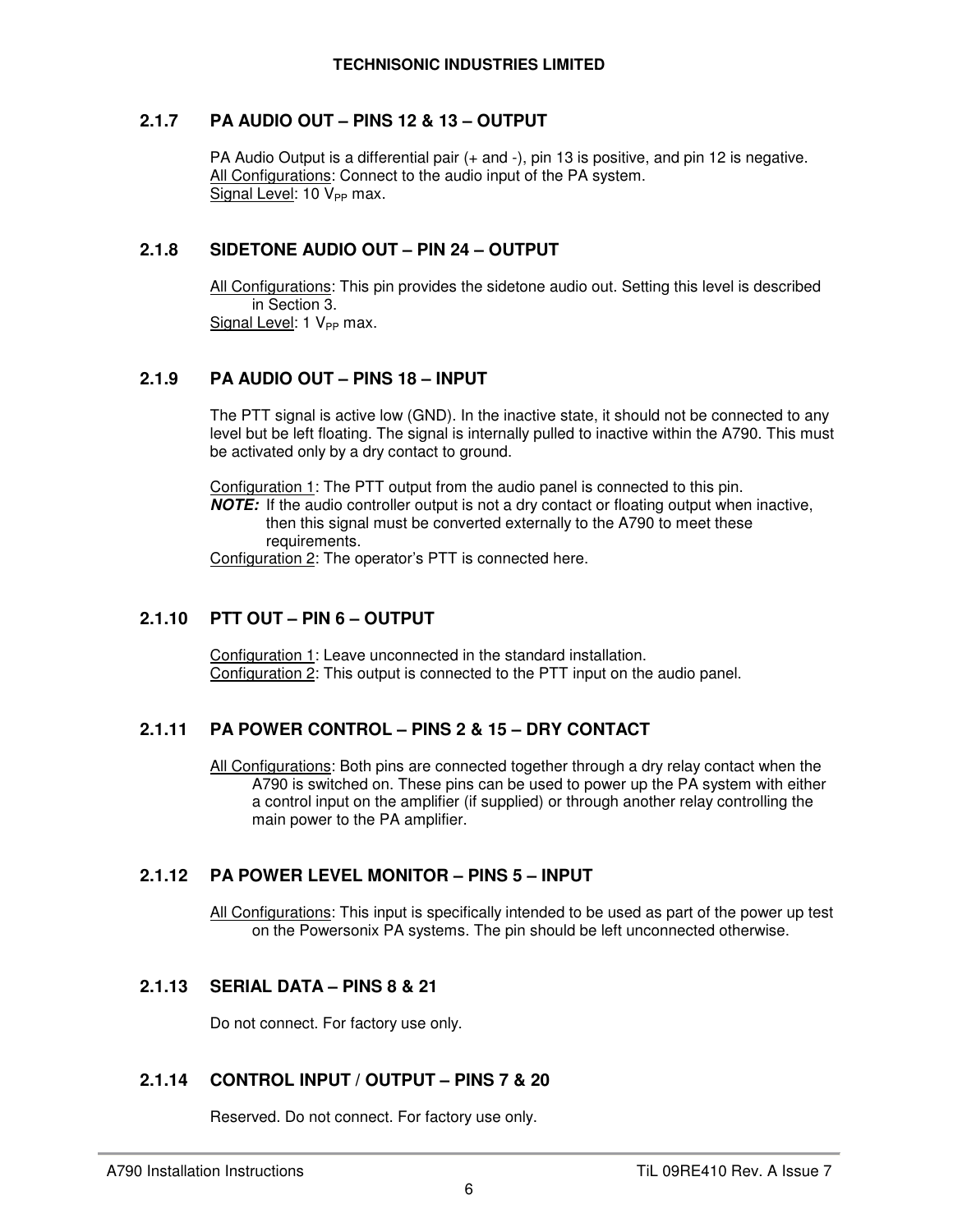

| 0TY | ITEM | PART NUMBER     | <b>DESCRIPTION</b>                | SPEC                           | <b>MATERIAL</b> |
|-----|------|-----------------|-----------------------------------|--------------------------------|-----------------|
|     |      | A790            | LOUD HAILER CONTROLLER            | Technisonic industries limited |                 |
|     |      | $7274 - 11 - 1$ | AMP<br>BREAKER.<br><b>CIRCUIT</b> | <b>KLIXON</b>                  |                 |
|     |      |                 |                                   |                                |                 |
|     |      |                 |                                   |                                |                 |

NOTES:

1) ALL WIRE IAW MIL-W-22759 UNLESS OTHERWISE SPECIFIED.

2) ALL CABLE IAW MIL-C-27500 UNLESS OTHERWISE SPECIFIED.

3) COAXIAL CABLE IAW MIL-C-17 UNLESS OTHERWISE SPECIFIED. DO NOT USE COAX WITH PVC INSULATION.

4) FABRICATION & INSTALLATION OF WIRING HARNESS IAW AC 43.13-1A CHAPTER 11, SECTION 3, PARA 445 TO 462 AND SECTION 7.

5) GROUNDING AND BONDING IAW AC 43.13-1A CHAPTER 11, SECTION 3, PARA 452.

6) ALL SINGLE WIRE TO BE #22 AWG MINIMUM AND ALL SHIELDED WIRE TO BE #24 AWG MINIMUM, UNLESS OTHERWISE SPECIFIED.

 $\sqrt{7}$  an equivalent circuit breaker or fuse may be used.

 $/8\backslash$  THESE PINS CONNECT TOGETHER WHEN THE A790 IS SWITCHED ON AND ARE FLOATING WHEN THE A790 IS OFF.

/g\ THE A790 IS AVAILABLE WITH 28V OR 5V PANEL LIGHTING. SET THE CONFIGURATION FOR THE CORRECT VOLTAGE.

 $\sqrt{10}$  connect to the appropriate aircraft dimining buss.

 $/$ 11\ Optional auxiliary inputs can be connected to another audio source.

 $\sqrt{2}$  installation of A790 iaw AC 43.13-1A CHAPTER 2, SECTION 3 AND AC 43.13-2A, CHAPTER 2. PR 3 1/2 DZUS RAIL OR EQUIVALENT MAY BE USED.

 $\sqrt{13} \backslash$  connect to an appropriate spare input on the existing audio panel.

14) REFER TO THE AIRCRAFT STRUCTURAL REPAIR MANUAL AND THE MAINTENANCE MANUAL FOR INSTRUCTIONS AND INFORMATION PERTINENT TO THIS INSTALLATION.

**Figure 3:** A790 Wiring – Configuration 1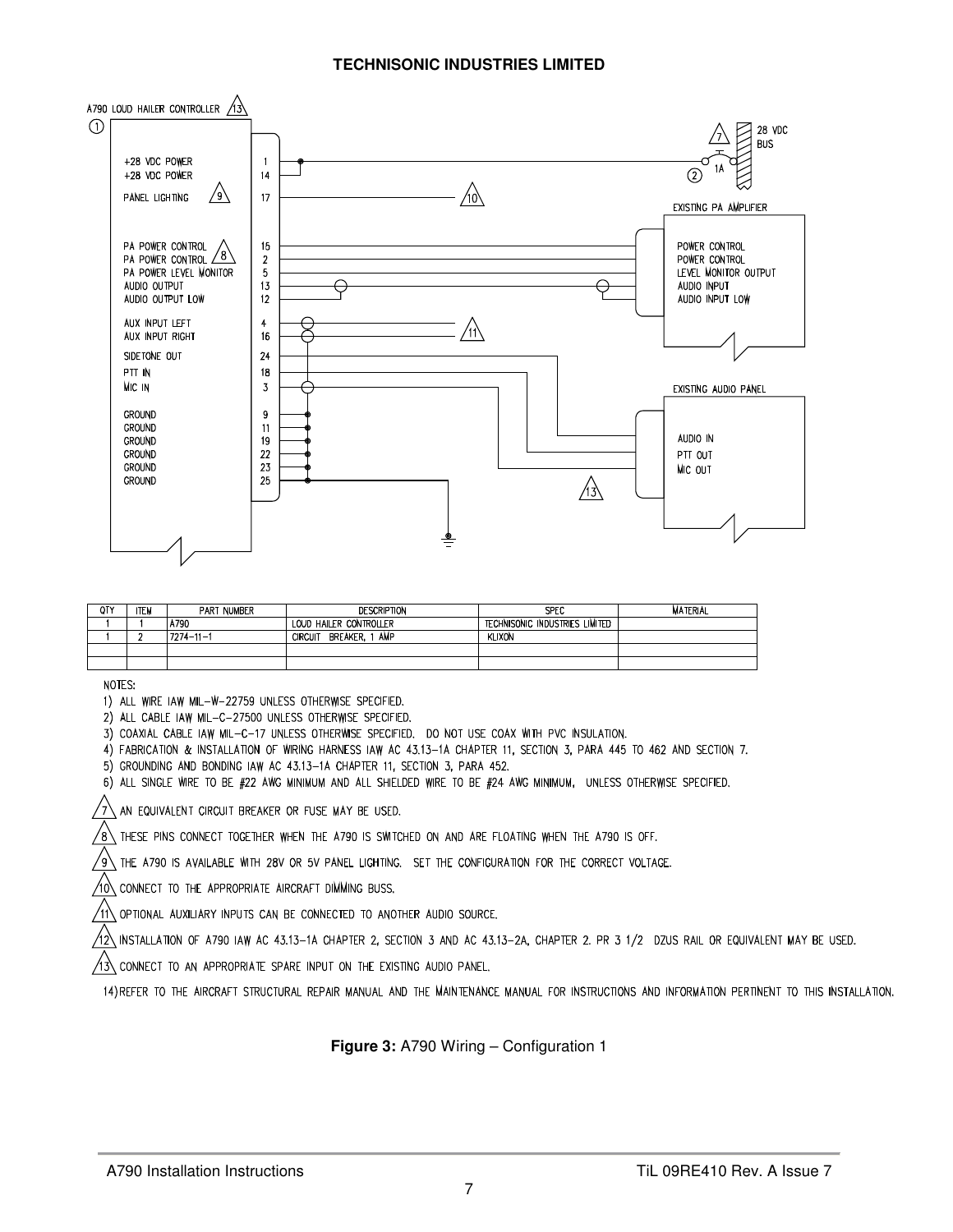

| QΤΥ | ΠIJ | <b>PART NUMBER</b> | <b>DESCRIPTION</b>                      | SPLC                           | <b>MATERIAL</b> |
|-----|-----|--------------------|-----------------------------------------|--------------------------------|-----------------|
|     |     | A790               | LOUD HAILER CONTROLLER                  | Technisonic industries limited |                 |
|     |     | 7274-11-1          | l AMP<br><b>BREAKER</b><br><b>CROUT</b> | <b>KLIXON</b>                  |                 |
|     |     |                    |                                         |                                |                 |
|     |     |                    |                                         |                                |                 |

NOTES:

1) ALL WIRE IAW MIL-W-22759 UNLESS OTHERWISE SPECIFIED.

2) ALL CABLE IAW MIL-C-27500 UNLESS OTHERWISE SPECIFIED.

3) COAXIAL CABLE IAW MIL-C-17 UNLESS OTHERWISE SPECIFIED. DO NOT USE COAX WITH PVC INSULATION.

4) FABRICATION & INSTALLATION OF WIRING HARNESS IAW AC 43.13-1A CHAPTER 11, SECTION 3, PARA 445 TO 462 AND SECTION 7.

5) GROUNDING AND BONDING IAW AC 43.13-1A CHAPTER 11, SECTION 3, PARA 452.

6) ALL SINGLE WIRE TO BE #22 AWG MINIMUM AND ALL SHIELDED WIRE TO BE #24 AWG MINIMUM, UNLESS OTHERWISE SPECIFIED.

 $/7\backslash$  connect to operators headset Mic and PTT.

 $/8\backslash$  an equivalent circuit breaker or fuse May be used.

 $/$ 9 $\backslash$  These pins connect together when the A790 is switched on and are floating when the A790 is off.

 $/$ 10\ THE A790 IS AVAILABLE WITH 28V OR 5V PANEL LIGHTING. SET THE CONFIGURATION FOR THE CORRECT VOLTAGE.

⁄ı∖ CONNECT TO THE APPROPRIATE AIRCRAFT DIMMING BUSS.

 $\sqrt{2}$  optional auxiliary inputs can be connected to another audio source.

∕13∖INSTALLATION OF A790 IAW AC 43.13-1A CHAPTER 2, SECTION 3 AND AC 43.13-2A, CHAPTER 2. PR 3 1/2 DZUS RAIL OR EQUIVALENT MAY BE USED.

 $\overline{\Delta}$  connect to an appropriate spare input on the existing audio panel.

15) REFER TO THE AIRCRAFT STRUCTURAL REPAIR MANUAL AND THE MAINTENANCE MANUAL FOR INSTRUCTIONS AND INFORMATION PERTINENT TO THIS INSTALLATION.

**Figure 4:** A790 Wiring – Configuration 2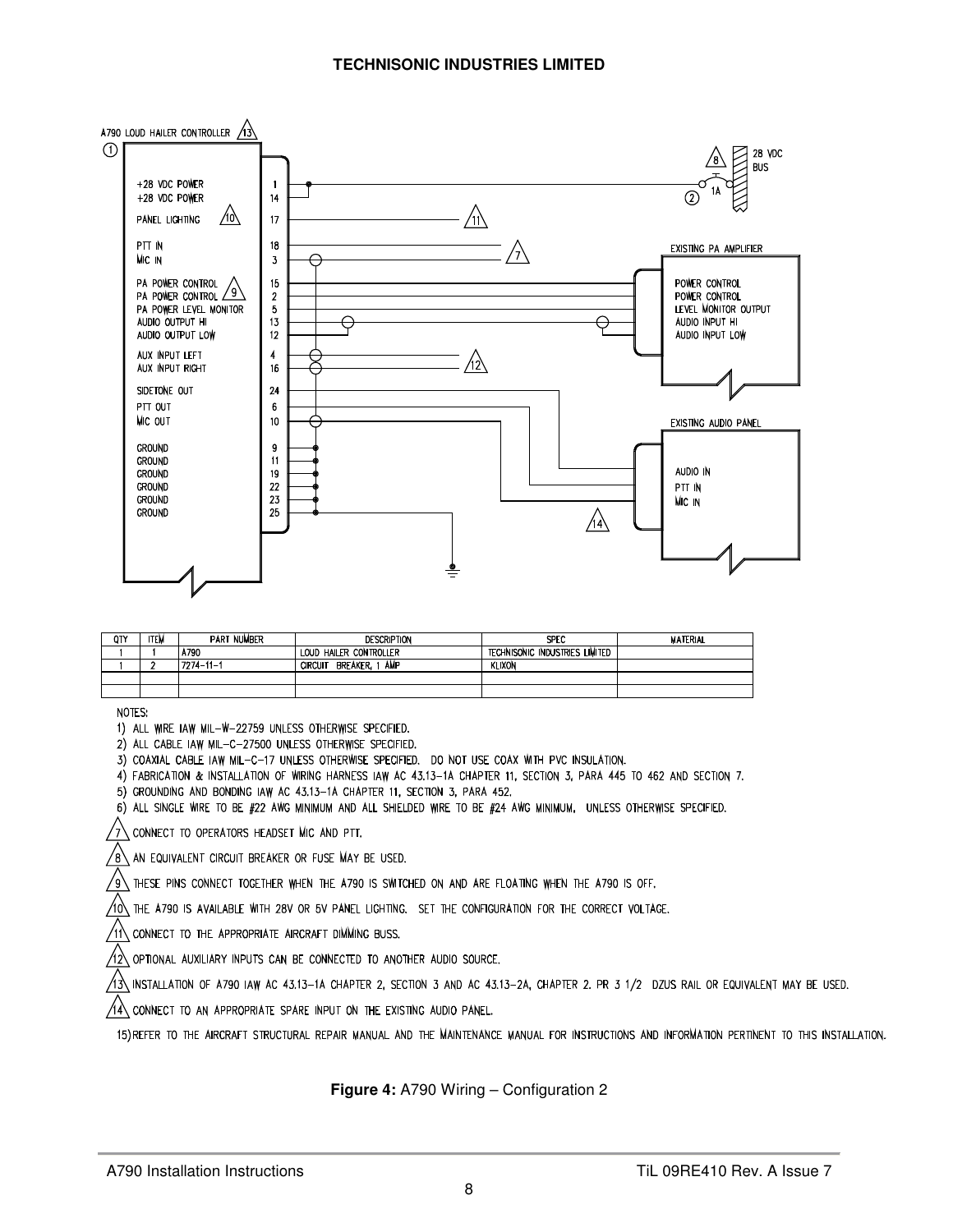#### **2.2 MECHANICAL INSTALLATION**

The A790 is designed to mount in a standard 5.75" DZUS rail rack. See Figure 5 for physical dimensions. Ensure sufficient room for connector and cable clearance.



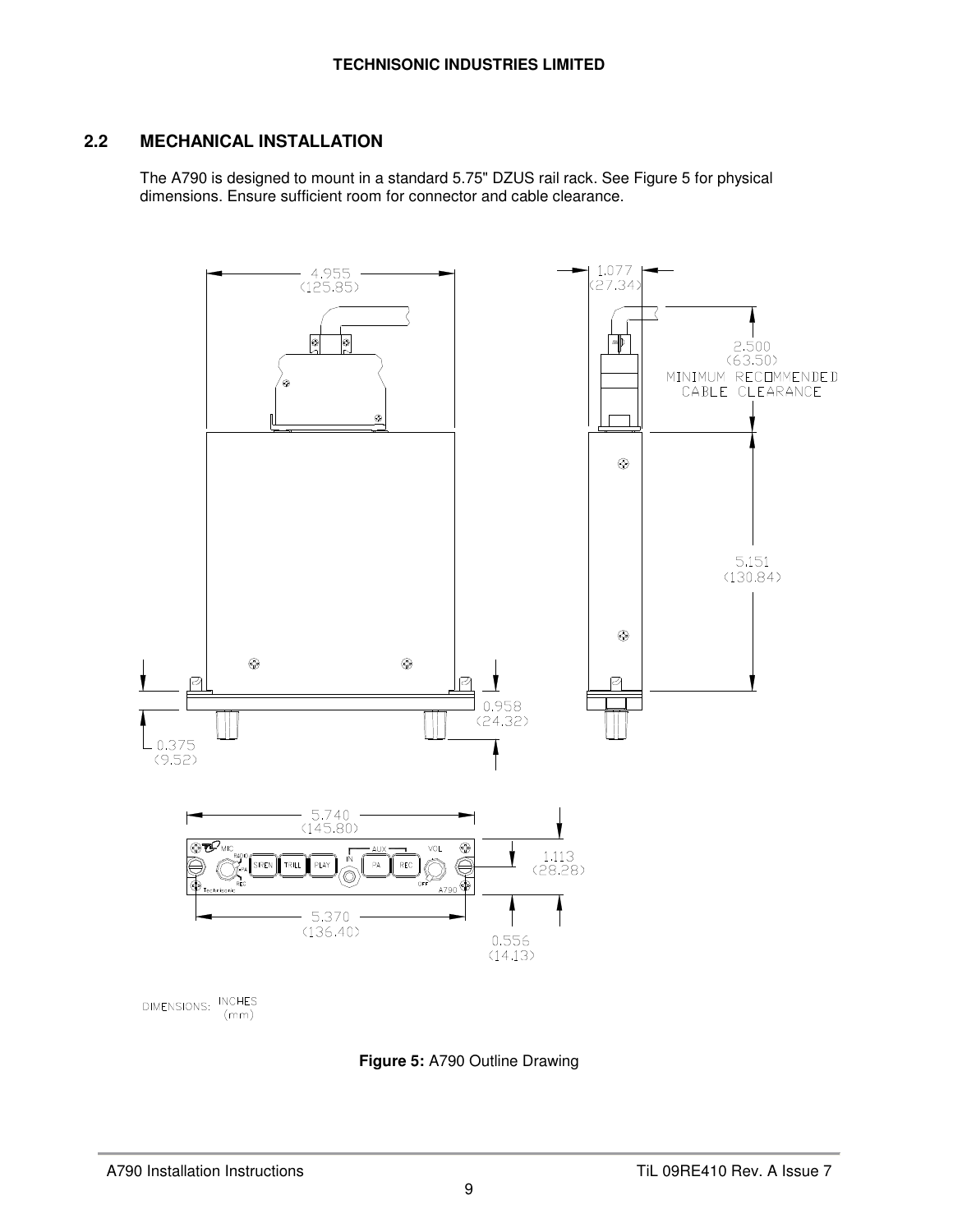## SECTION 3: CONFIGURATION

The A790 PA controller has several parameters that may be set to tailor the system for the specific installation. These may be performed on the bench before installation or in-situ after the installation.

The A790 can be placed into configuration mode allowing four different system features to be configured as follows:

- 1. Backlight Voltage Select: The backlighting voltage can be set for either a 5 VDC or 28 VDC lighting bus.
- 2. Amplifier Test: The A790 can be set to provide a 3 second test tone to the PA amplifier, read back an output level, and temporarily display the results whenever the A790 is switched on.
- 3. Side Tone Level: The side tone audio level (audio level fed to the user headset when they are talking) can be set by the volume knob and the setting can then be stored in memory.
- 4. Load SIREN & TRILL wav Files: This is a factory use function. No harm will occur if you accidentally invoke this function. To exit this feature, simply power off the unit and start again.

#### **3.1 INVOKING CONFIGURATION MODE**

To invoke the configuration mode, begin with the unit OFF, press and hold the SIREN, TRILL and PLAY keys simultaneously, turn on the A790, and then release the keys.

In configuration mode, the front panel buttons are re-mapped to activate different configuration functions.

#### **3.2 SELECT BACKLIGHT VOLTAGE – (SIREN)**

When in configuration mode, the SIREN button is re-mapped to toggle the Backlight Voltage: 5 VDC or 28 VDC. The button is ON for 28V and OFF for 5V. Factory default: 28V.

For backlight operation, please see Section \_\_ of the A790 Operating Instructions (Technisonic document 09RE409).

#### **3.3 SELECT PA AMPLIFIER TEST – (TRILL)**

When in configuration mode, the TRILL button is re-mapped to toggle the PA Test Tone: enabled or disabled. The button is lit for enabled and unlit for disabled. Factory default: disabled.

When enabled, the unit will produce a three second test tone each time the unit is powered up.

When the Amp Test is running, the relative power is indicated by a simple 'bar graph' created by controlling the button lighting. The indicator runs from left to right and each button lit corresponds to 0.25V at the Amp Test input.

As of this writing, only the PowerSonix PA systems provide the input needed to implement this feature. The PowerSonix PA systems indicate power output of 300W for each 250mV generated. See the PowerSonix documentation for your PA system for current information.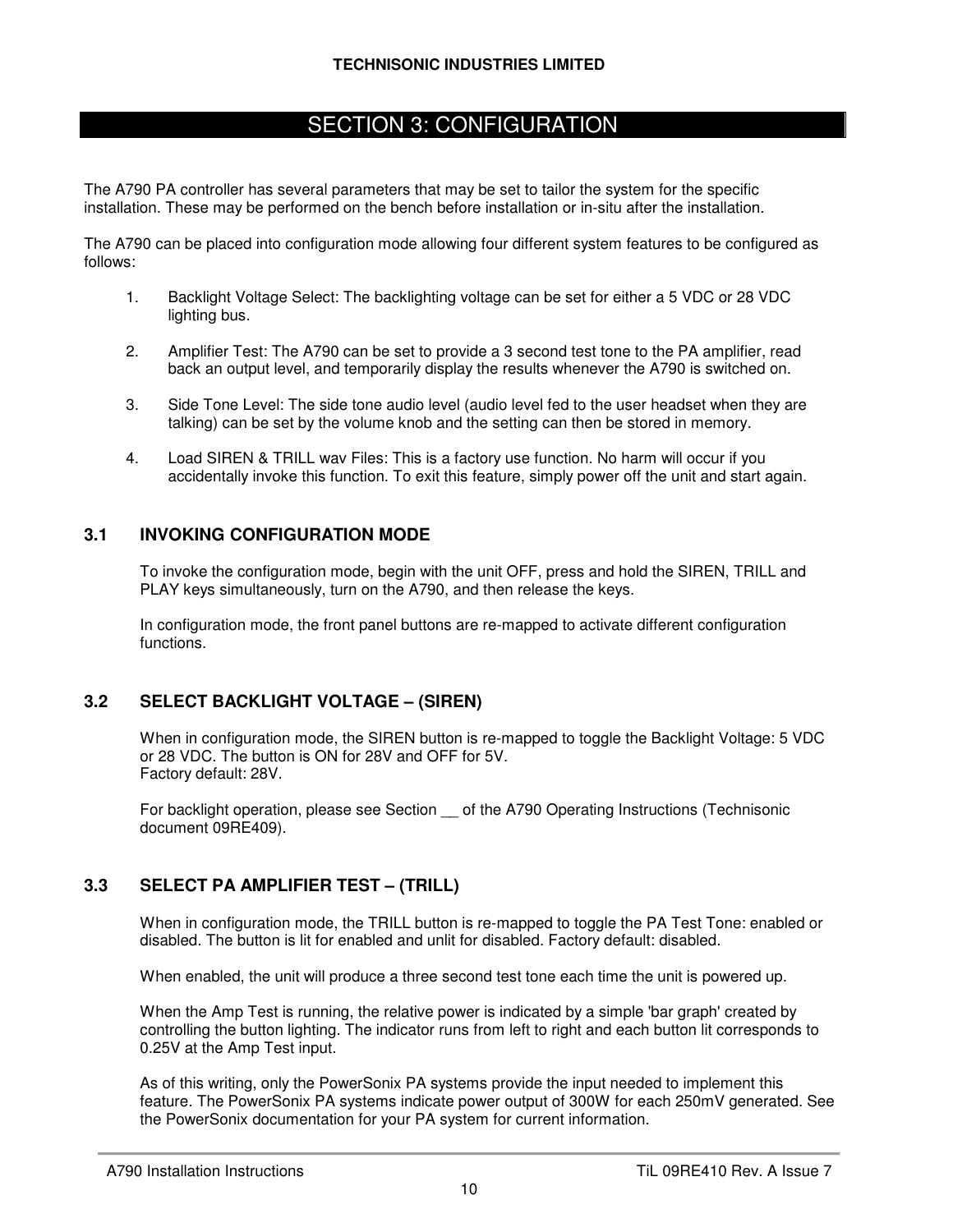#### **TECHNISONIC INDUSTRIES LIMITED**

- **NOTE:** If you configured Amp Test to be enabled, it will run every time the unit is powered up. Additionally, if you exit via the "REC" button, the Amp Test will immediately begin.
- **CAUTION:** Depending on the pass band of the speakers used, the test tone may be LOUD ensure all affected personnel have adequate hearing protection. Do not operate in an enclosed space.

#### **3.4 SET SIDETONE LEVEL – (PLAY)**

When in configuration mode, the PLAY button is re-mapped to select or store the sidetone level set by the volume knob. When the button is lit, the level can be set. When the button is toggled to unlit, the setting will be stored in memory.

Turn the unit off when complete and turn on again for normal use.

#### **3.5 SELECT WAV FILE LOADER – (PA) (FACTORY USE ONLY)**

When in configuration mode, the PA button is re-mapped to start the wav file loader. The button is lit when the wav file loader is running.

All functions of the wave file loader are controlled via an externally connected computer; thus, no harm will occur if you accidentally invoke this function. To exit this feature, simply power off the unit and start again.

**NOTE:** This is NOT a user function.

#### **3.6 EXIT CONFIGURATION MODE – (REC)**

You can exit configuration mode at any time by turning off the power to the unit.

When in configuration mode, the REC button is re-mapped to exit the configuration mode. Pressing the REC button will exit the configuration mode immediately.

**CAUTION:** If you configured Amp Test to 'enabled' and you exit configuration mode via the 'REC' button, it will immediately begin the Amp Test.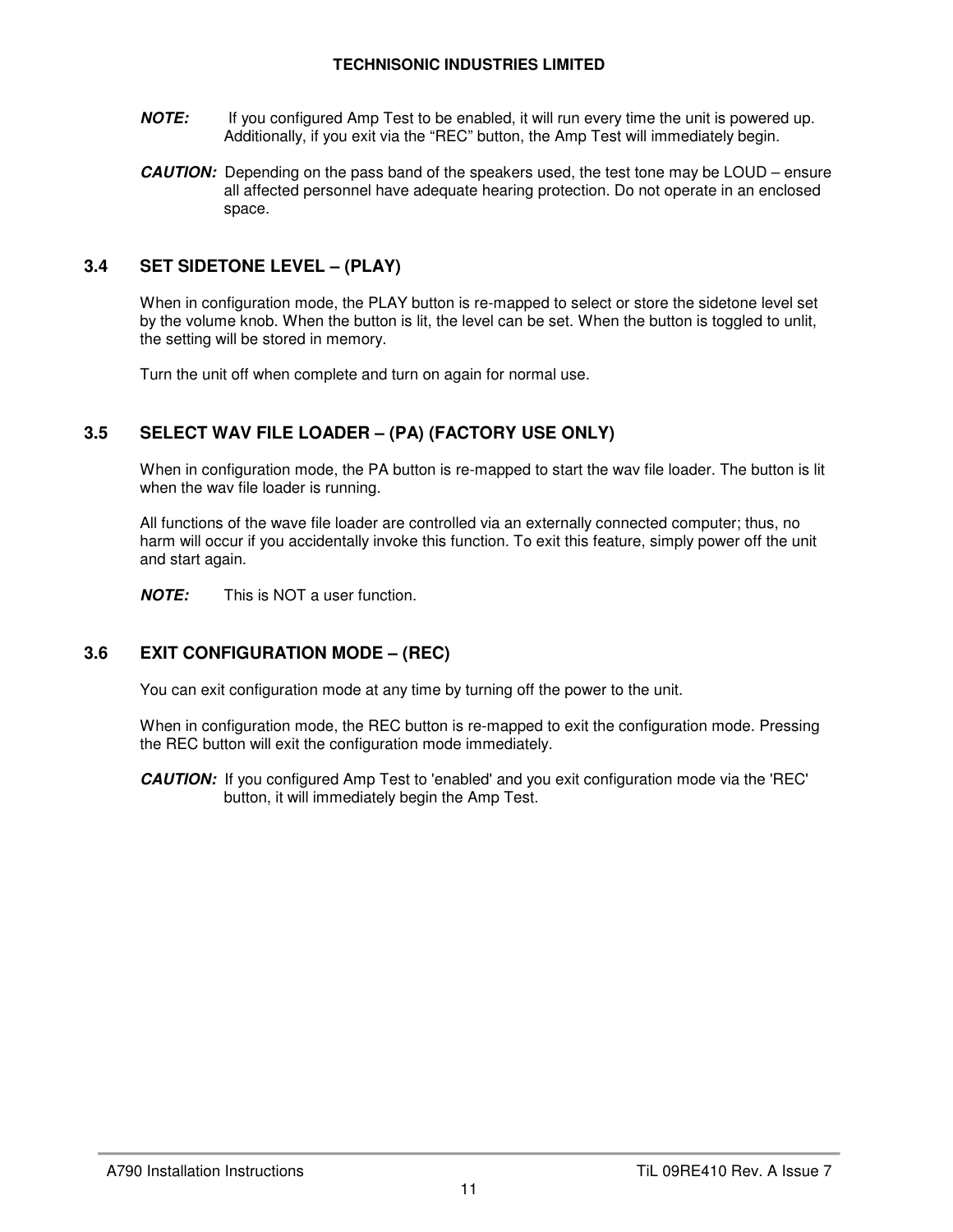## SECTION 4: POST-INSTALLATION TESTS

These tests are run to check that each feature of the A790 is functioning properly, and to confirm there is no interference from or to other equipment in the aircraft. Ensure you have a copy of the Operating Instructions for reference.

**CAUTION:** Do Not Operate in Enclosed Areas. Ensure that all affected personnel have adequate hearing protection.

#### **4.1 INITIAL CONFIGURATION**

If the unit has been pre-configured on the bench before installation, then skip this step; otherwise, enter configuration mode.

Refer to section 3 for details and configure:

- **Backlight Voltage** for 5 VDC or 28 VDC lighting bus as applicable. Vary lighting bus across the full range to ensure operation as follows:

At low voltage (approx. 0), the lighting should be full ON (daylight mode) (MOD2 and higher). At some point just above 0V, the lighting should turn off and then track the lighting bus voltage up to maximum.

- **Sidetone Level** set as required for installation.
- **Select Amplifier Test** as required for installation.

Exit the Configuration Mode

**NOTE:** If you have set the Amplifier Test to ENABLED, it will immediately begin if you use the "REC" button to exit. The Amplifier Test will not run if you power off the device but will run at the next power on.

If you are unaware of the response of your system to the test tone, then ensure that all affected personnel have adequate hearing protection before running the Amplifier Test.

#### **4.2 EXTERNAL AUDIO OPERATION**

Check to be sure externally generated audio (main and aux) operation is correct – according to the operating instructions - including all routing and PTT control.

#### **4.2.1 MAIN MIC AUDIO**

For each setting of the front panel 'MIC' switch, check that audio is routed as expected and that sidetone audio is operating as expected.

Check that audio may be recorded and played back as expected.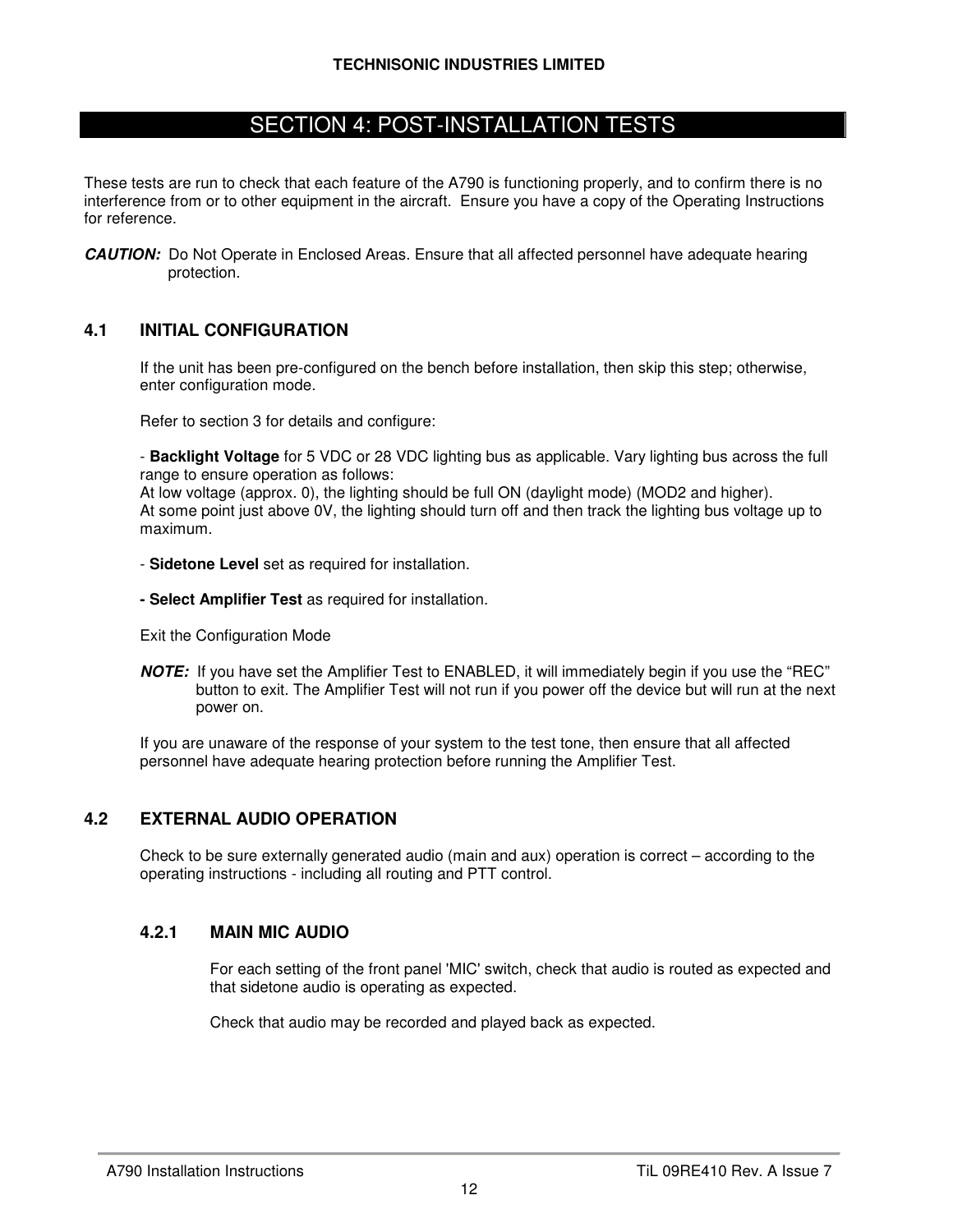#### **4.2.2 AUX AUDIO**

If AUX audio is to be used, whether microphone audio or some other audio device, check to ensure that audio is routed accordingly as expected from the front panel AUX input.

Check that audio may be recorded and played back as expected.

#### **4.3 INTERNALLY GENERATED AUDIO OPERATION**

Check to be sure internally generated audio (SIREN and TRILL) operation is correct including all routing and PTT cancelling of the function.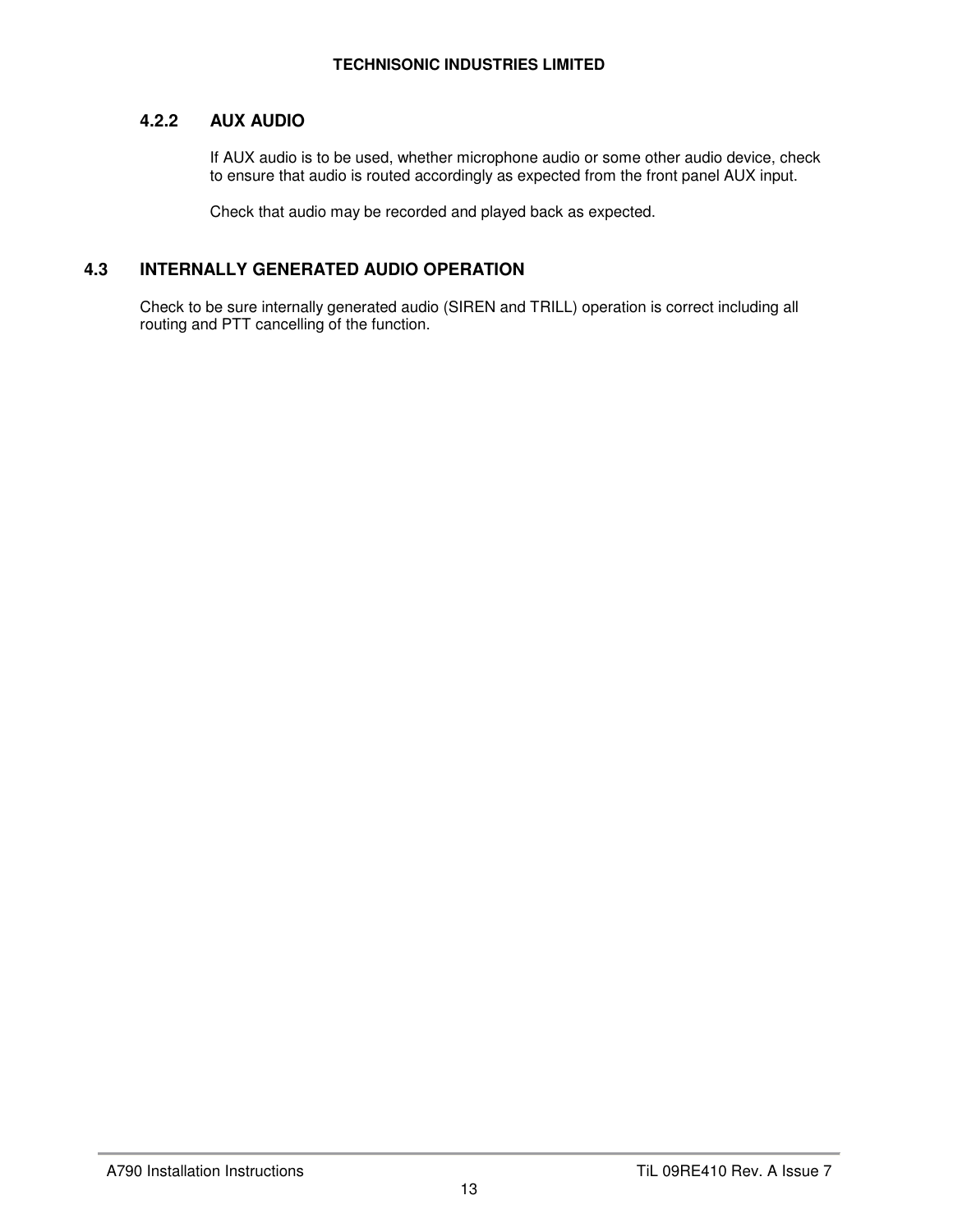# SECTION 5: APPENDICES

#### **APPENDIX A – TECHNICAL CHARACTERISTICS**

| <b>Characteristic</b>                      | <b>Specification</b>                                                     |
|--------------------------------------------|--------------------------------------------------------------------------|
| Dimensions ( $W \times H \times D$ )       | Approx. 5.75 x 1.11 x 5.15 inches<br>136.5 x 28.3 x 130.8 mm             |
| Weight                                     | Approx. 0.85 lbs<br>$0.375$ kg                                           |
| Mounting                                   | Panel Mount via DZUS fasteners                                           |
| <b>Display Color</b>                       | Green (NVG compatible)                                                   |
| Temperature Range:<br>Operating<br>Storage | $-45^{\circ}$ C to $+70^{\circ}$ C<br>$-55^{\circ}$ C to $+85^{\circ}$ C |

#### **Table 2:** A790 **–** General Characteristics

| <b>Parameter</b>                | <b>Value</b>      |       |       |             |
|---------------------------------|-------------------|-------|-------|-------------|
|                                 | Min.              | Typ.  | Max.  | <b>Unit</b> |
| <b>Power Input</b>              |                   |       |       |             |
| Voltage                         | 12                | 28    | 36    | <b>VDC</b>  |
| Current                         | 70                | 140   | 200   | mA          |
| <b>Audio Input</b>              |                   |       |       |             |
| Main Mic                        | 100mV             | 1.5V  | 4.5V  | $V_{PP}$    |
| $Aux^1$ Mic                     | 450mV             | 1.5V  | 4.0V  | $V_{PP}$    |
| $Aux^1$ Music                   | 150mV             | 1.5V  | 3.0V  | $V_{PP}$    |
| <b>Audio Outputs</b>            |                   |       |       |             |
| PA: Pre-Recorded (SIREN, TRILL) | 45mV              | 500mV | 2.00V | $V_{PP}$    |
| PA: User Recorded Level         | 45mV              | 500mV | 2.00V | $V_{PP}$    |
| PA: Mic Audio                   | 60 <sub>m</sub> V | 550mV | 2.15V | $V_{PP}$    |
| <b>SIDETONE Level</b>           | 50mV              | 4.0V  | 9.00V | $V_{PP}$    |
| <b>RADIO Level</b>              | 60 <sub>m</sub> V | 1.5V  | 4.30V | $V_{PP}$    |

| <b>Backlight Operation</b>                              |            |             |      |  |
|---------------------------------------------------------|------------|-------------|------|--|
| <b>Variable</b><br><b>Bus Voltage</b><br><b>Full On</b> |            |             | Unit |  |
| 28                                                      | $0 - 0.25$ | $0.25 - 28$ | VDC  |  |
| n                                                       | $0 - 0.25$ | $0.25 - 5$  | VDC  |  |

**Table 3:** A790 **–** Operational Characteristics

<sup>1</sup> Aux input levels for Mic or Music are dependent upon Option selected (see Section 1.2).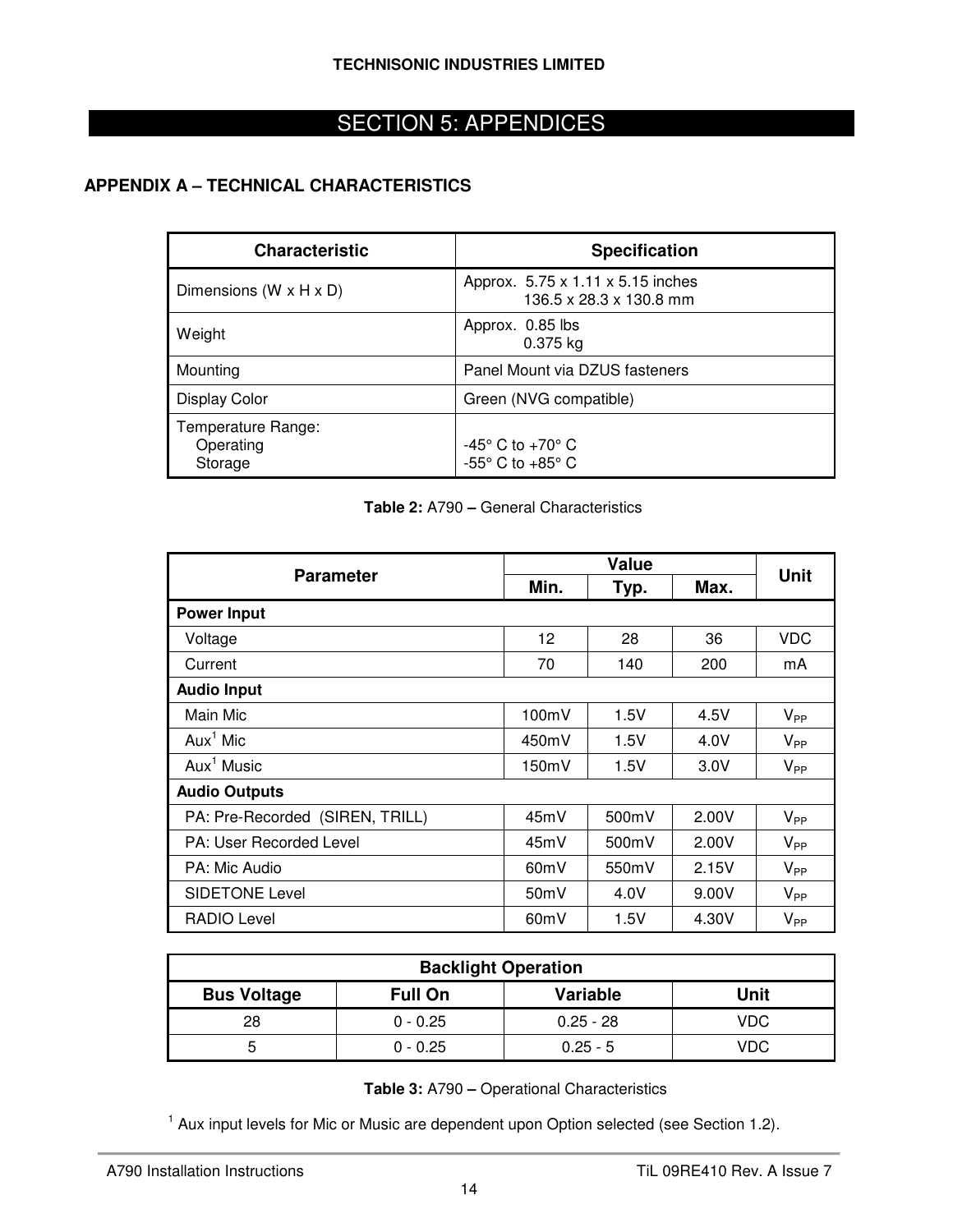#### **APPENDIX B – CERTIFICATION SUMMARY**

The following table gives a summary of DO-160G environmental testing for the Technisonic Model A790, Lout Hailer PA controller.

| <b>Conditions</b>                                  | <b>Section</b> | Category | <b>Comments</b>                                                                                                                  |
|----------------------------------------------------|----------------|----------|----------------------------------------------------------------------------------------------------------------------------------|
| Temperature and Altitude                           | 4.0            |          |                                                                                                                                  |
| Low Temp Survival                                  | 4.5.1          |          | $-55^{\circ}$ C                                                                                                                  |
| Low Temp Operating                                 |                |          | $-45^\circ$ C                                                                                                                    |
| High Temp Survival                                 | 4.5.2          |          | $+85^\circ$ C                                                                                                                    |
| High Temp Short Time Operating                     |                | B2, D1   | $+70^\circ$ C                                                                                                                    |
| <b>High Temp Operating</b>                         | 4.5.3          |          | $+70^{\circ}$ C                                                                                                                  |
| Altitude                                           | 4.6.1          |          | 50,000 feet                                                                                                                      |
| Decompression                                      | 4.6.2          |          | 50,000 feet                                                                                                                      |
| Overpressure                                       | 4.6.3          |          | $-15,000$ feet                                                                                                                   |
| <b>Temperature Variation</b>                       | 5.0            | B        | $+/-$ 5° C/minute                                                                                                                |
| Operational Shocks and Crash Safety                | 7.0            |          | <b>Tested for Standard Operational</b><br>Shocks and Crash Safety. Test number<br>2 series was performed using static<br>weights |
|                                                    | 8.0            |          | Equipment tested without shock mounts                                                                                            |
| Vibration                                          |                | B        | Random Vibration - Curve B                                                                                                       |
|                                                    |                | M        | Sinusoidal Vibration - Curve M                                                                                                   |
|                                                    |                | N        | Sinusoidal Vibration - Curve N                                                                                                   |
| <b>Magnetic Effect</b>                             | 15.0           | Z        | Distance result: 0.07m                                                                                                           |
| Power Input                                        | 16.0           | B        | Testing included subparagraph<br>16.5.2.3b: Requirement for Equipment<br>with Digital Circuits                                   |
| <b>Voltage Spike</b>                               | 17.0           | $\sf B$  |                                                                                                                                  |
| <b>Audio Frequency Conducted</b><br>Susceptibility | 18.0           | B        |                                                                                                                                  |
| <b>Induced Signal Susceptibility</b>               | 19.0           | A        |                                                                                                                                  |
| <b>RF Emission</b>                                 | 21.0           | Z        |                                                                                                                                  |

**Table 4:** Summary of DO-160G Environmental Testing